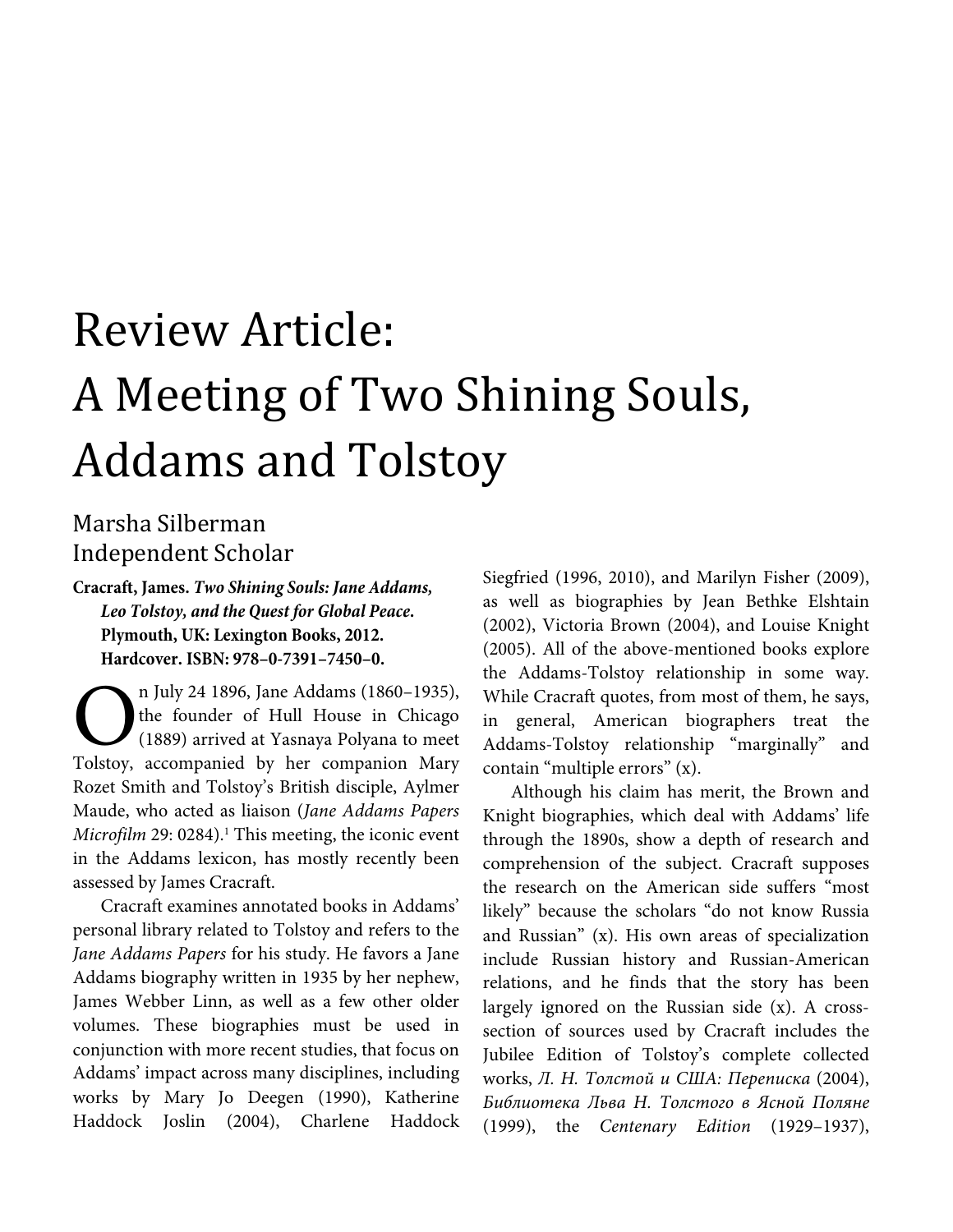biographies by Maude (1910), Simmons (1946), Troyat (1965), and Wilson (1988), with some reference to critical studies by Gustafson (1986), Orwin (1993), and Medzhibovskaya (2008).

Cracraft's conversation is far-ranging: Along with talk of war and peace, Kant, Gandhi, and the three Roosevelts (Teddy, F.D.R, and Eleanor), he provides an overview of nineteenth- and twentiethcentury American and Russia society, touches on the Tolstoy-America relationship… the list goes on. Unfortunately, covering all of these topics requires more attention than the size of the volume permits, and the admirable scope of the book inevitably results in occasional omissions and misstatements.

For instance, the author says Addams' reference to Tolstoy throughout her life "[…] has not been explained before, nor even noted," especially "in light of her stature as a Progressiveera reformer" (1). Yet the number of specialized works on Addams mentioned in this review speaks to the contrary. If, however, Cracraft means treatment of the subject is omitted from a number of general Progressive Era studies, he is on firmer ground.

Cracraft's intent is to present a "study of the interchange of radical ideas across national, generational, gender, and other boundaries," rather than a biography of Addams and Tolstoy. He sees it "as a story, with Addams as its fulcrum, of Tolstoy's initial reception in America and subsequent influence on American culture" (x). Yet, for this "initial" period (1885–1889), while Addams spent most of her time touring Europe, William Dean Howells and Isabel Hapgood played important roles in the initial introduction of Tolstoy to America. In 1886, one year after the "official" start of the American "Russian Craze," Howells, as editor for *Harper's Magazine*, used his columns to introduce Tolstoy to the American public; Howells is considered the key figure in the process (Silberman 490–511). Hapgood, who had translated some of Tolstoy's works earlier, visited

him in 1886 to undertake the translation of *On Life*, and she wrote about him in magazines and her own books. However, over the next few years, she turned down Tolstoy's request to translate what she considered his more controversial works as they discussed subjects not in keeping with her conservative views. Although she was in contact with Tolstoy in the 1890s and worked with him to raise money during the 1893 famine, others had become more important Tolstoy proselytizers by that time, especially Clarence Darrow and Ernest Crosby.

Crosby and Addams crossed paths as they began lecturing and writing about Tolstoy's philosophy. Cracraft describes Crosby, who visited Tolstoy in 1894, as the leading American Tolstoyan (29). He believes that Addams was, "at some time in her twenties […] a sincere admirer of Tolstoy, even something of a disciple," but meeting Tolstoy at the age of thirty-six "did not make her a fullfledged Tolstoyan" (40), nor did she become one in the future (143).

 Addams, to the contrary, did identify herself as a Tolstoy disciple. When in October 1897 the New York Social Club asked her to share the platform with Crosby for a Tolstoy lecture, Addams said he should be the only speaker, confessing to "not altogether agreeing with Mr. Crosby's presentation of Count Tolstoy's views." Addams asked: "It would be a sad spectacle—would it not?—if two non-resistant disciples wrangled over their master's doctrines?" In the end, Addams agreed to lecture with Crosby, calling him "the most eminent, and certainly the most sincere Tolstoyan in this country" (*Microfilm* 3: 0863, 0880).

When Crosby died in 1907, Addams, the conflicted disciple, continued to critique Tolstoy's philosophy. At the same time, she became more deeply involved with the growing peace movement. Addams helped to organize the International Women's Peace Society and worked to keep America out of World War I; her popularity declined across the country due to these activities.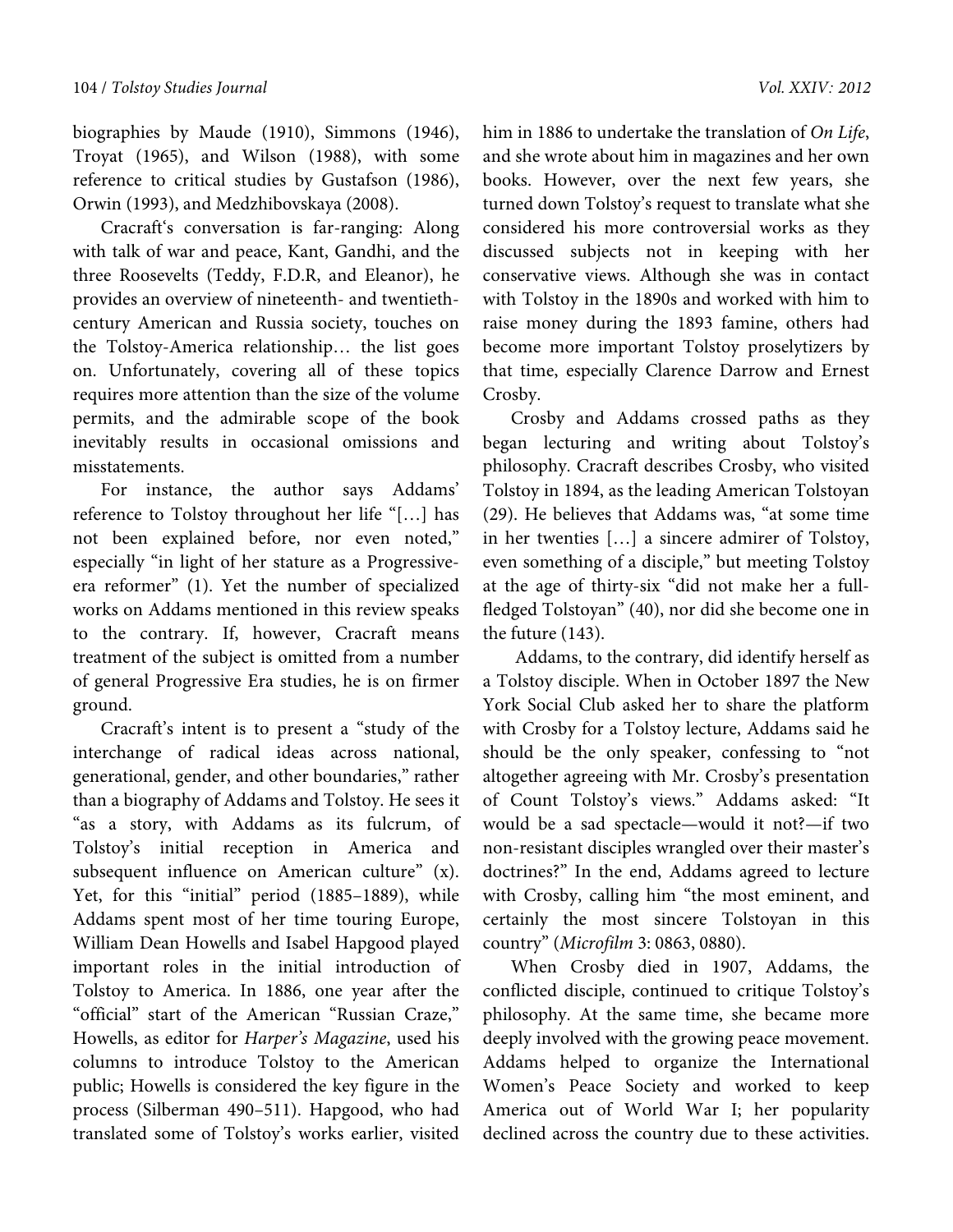By the end of the 1920s, she regained public support and became a Nobel Peace Prize recipient in 1931.

The earliest direct references Addams made about Tolstoy appear to be in two letters written during the period (1883–1888), neither of which is mentioned by Cracraft. He does speculate that Addams learned about Tolstoy through reading Howells or foreign editions of Tolstoy's works while she was abroad (1883–1885, 1887–1888) (10– 11). Addams referred to Tolstoy in an 1886 letter while in Baltimore between European tours. She wrote to her sister about "becoming interested in Russia through the two Tolstois we read," and referred to reading a Gautier's guidebook, which had information on Russia that was "very interesting and sketchy" (*Microfilm* 2: 0373). The next letter, written in 1888 from Munich, had a much more serious tone (*Microfilm* 2: 0639–44). In it, Addams explains to a friend her purchase of a reproduction, Albrecht Durer's Paumgartner Altar, a triptych which depicted a Nativity scene flanked by two Knights. Addams identifies the Knights as St. George and St. Eusebius, but it is more likely that the knights were in fact representations of the altar's patrons. In any case, St. George, on the left hand panel, grasps a fierce looking but subdued dragon by the throat; St. Eusebius, on the right side stands guard (Wolf *Durer* 66–69). Addams, who greatly admired Durer's work and philosophy, wrote of the epiphany she experienced in looking at the scene:

I *believe* Tolstoi is right, that the *Right* never accomplishes itself spectacularly, that it is due to people like Durer rather than Luther that the Reformation that turning back to the Good came about. You know the German proverb that the good is the greatest enemy of the best. I think that Luther, Erasmus and the rest of them were *good* but that the best was being done quietly, and is always being done in that way, not often so clearly as Durer makes it. His knights are not fighting and look as if they realized how useless it was—that it must come in another way, and they are ready to try it […] with insight that they have the truth. (*Microfilm*  2: 0643–44)

Her use of the word "Quietly" in this context makes her statement important, since it shows her initial reaction to Tolstoy's nonresistance philosophy. Denner, in his article, "Tolstoyan Nonaction," says that Tolstoy advocated, "…if not outright quiescence, then in the very least profound passivity and submissiveness to fate" (Denner 9).

Addams' first public reference to Tolstoy came in her 1892 lecture, "Subjective Necessity for Social Settlement." Cracraft comments on "the influence of early Christianity and particularly of Tolstoy's teachings on the founders of Hull-House" (6). In laying out her democratic ethos, Addams' language in *Subjective Necessity* was, at some points, very similar to that of Tolstoy's in *What Then Must We Do?* and *What I Believe*. Her claim that the early Church was more authentic than what developed later reminds one of Tolstoy's in *What I Believe*; she goes on to observe that Tolstoy "reminded us all very forcibly of Christ's principle of nonresistance" (*Jane Addams Reader* 24).

Addams said Tolstoy assuredly has numerous followers who believe "evil can be overcome only with good and cannot be opposed." However, it was here that she carved out her differences with him:

If love is the creative force of the universe…so surely is anger and the spirit of opposition the destructive principle of the universe, which tears down, thrusts men apart, and makes them isolated and brutal. (24)

From that time on, Addams eschewed Tolstoy's quietist philosophy. Her vision, as spelled out in "Subjective Necessity," called for the avoidance of antagonism in the daily life of her settlement house, and it shaped her future pacifist philosophy (*Jane Addams Reader* 24; Fischer 80). The speech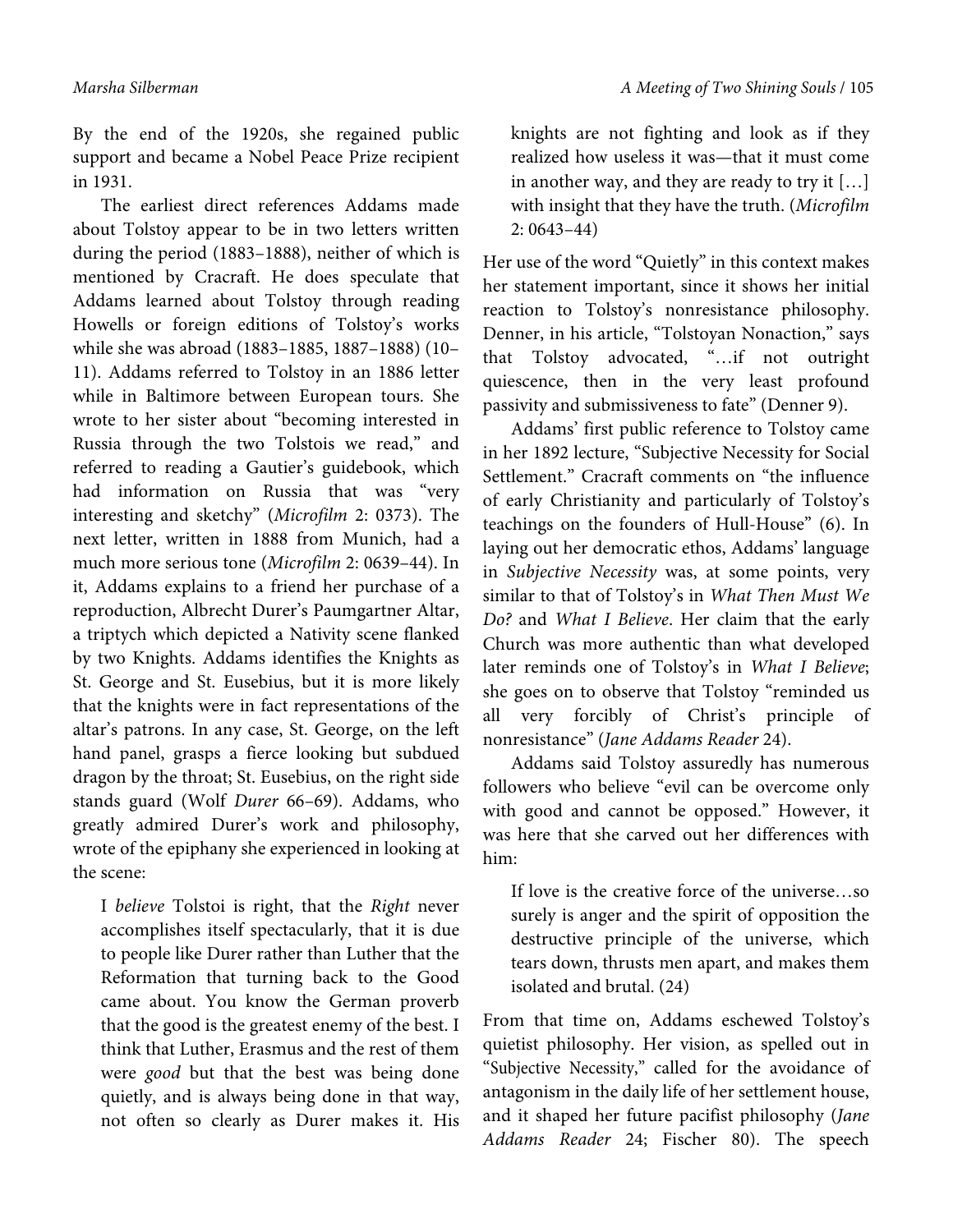symbolized her move toward a radical pragmatic feminism based on action and inclusive of all members of society. Siegfried, in an introduction to a reprint of Addams' *Democracy and Social Ethics* (1902), says Addams "belongs to an alternative tradition of radical pragmatism that has its roots in American history and culture" (ix), and that she "developed a uniquely pragmatic version of feminism" (xi).

Cracraft finds that Addams was "not by any stretch a radical feminist," his reason being, she "did not see gender as everywhere and always the decisive factor in an unending contest for power" (144). Charlene H. Siegfried, in the introduction to a reprint of Addams' *Democracy and Social Ethics* (1902), offers a more muscular evaluation. She maintains Addams "belongs to an alternative tradition of radical pragmatism that has its roots in American history and culture (ix). Moreover, Addams developed a uniquely pragmatic version of feminism," and was one of its original theorists" (xiii). Siegfried's discussion here and in her 1996 book *Reweaving the Social Fabric*, provides the framework necessary for a conversation about Addams' contribution in the field of American Pragmatism. Furthermore, Cracraft asserts that Addams was "not a thinker to be ranked" with James or Dewey despite "tentative" efforts to show the contrary (149). He refers the reader to a footnote (162), where he cites Seigfried's "Introduction" without further discussion. In it, she explains that Addams organizes the book around "what she identifies" as "a perplexity," which in Siegfried's opinion reveals "a rupture with conventional attitudes, beliefs, and practices." According to Siegfried, Addams does not merely use "perplexity," as "a rhetorical organizing mechanism, it demonstrates her ethical approach," which shows "moral development through perplexities" (Siegfried, xxii-xxiv). Siegfried says that Addams' approach shares common features with James's and Dewey's ethical theories, "yet also creatively diverges from theirs" (xxiii). I concur

with her analysis and have explored Addams' use of "perplexity," myself ("Jane Addams and Tolstoy" 9), linking it with Tolstoy's use of this aporetic device in *A Confession* and *What I Believe*." Medzhibovskaya makes reference to Tolstoy's "creative aporia" in *Tolstoy and the Religious Culture of His Time* (299). While a more complete evaluation of Addams' place in the development of American pragmatic philosophy is beyond the scope of this essay, the above discussion underscores the fact that Addams has a place alongside James and Dewey, counter to Cracraft's view.

Moreover, Dewey first came to Chicago in 1892, not 1894 as Cracraft claims (90). He spent a week at Hull-House in January of that year sharing ideas with Addams and touring the settlement house. After the visit, Dewey wrote to Addams that her way was the right one (Knight 238–9; Siegfried *Pragmatism* 44, 45, 73–6, 111, 141, 228–30; Rockefeller 207). Siegfried (*Pragmatism and Feminism* 73–6, 111, 141, 228–30), all stress the reciprocal nature of the relationship. During the Pullman Strike in Chicago in 1894, Dewey first agreed with Addams about the need to avoid antagonism (Knight 322–3), but then changed his mind, presaging his agreement with Wilson about America's entry into WWI (Rockefeller 290–305 *passim*). Other reformers, Darrow among them, also supported Wilson. Dewey criticized Addams' "Tolstoyan" position in various articles (Rockefeller 292–93).

By her own admission, Addams' visit to Tolstoy in 1896, the centerpiece of Cracraft's book, was undertaken to assuage self-doubts about the direction of her life (*Twenty Years* 260–1). Addams' account of the meeting showed that she and Tolstoy were destined to clash from the start. Despite the views of later biographers, Cracraft does not think gender was an important issue or that Tolstoy was "sexist," but he says, to a certain extent, the differences of age, nationality, and social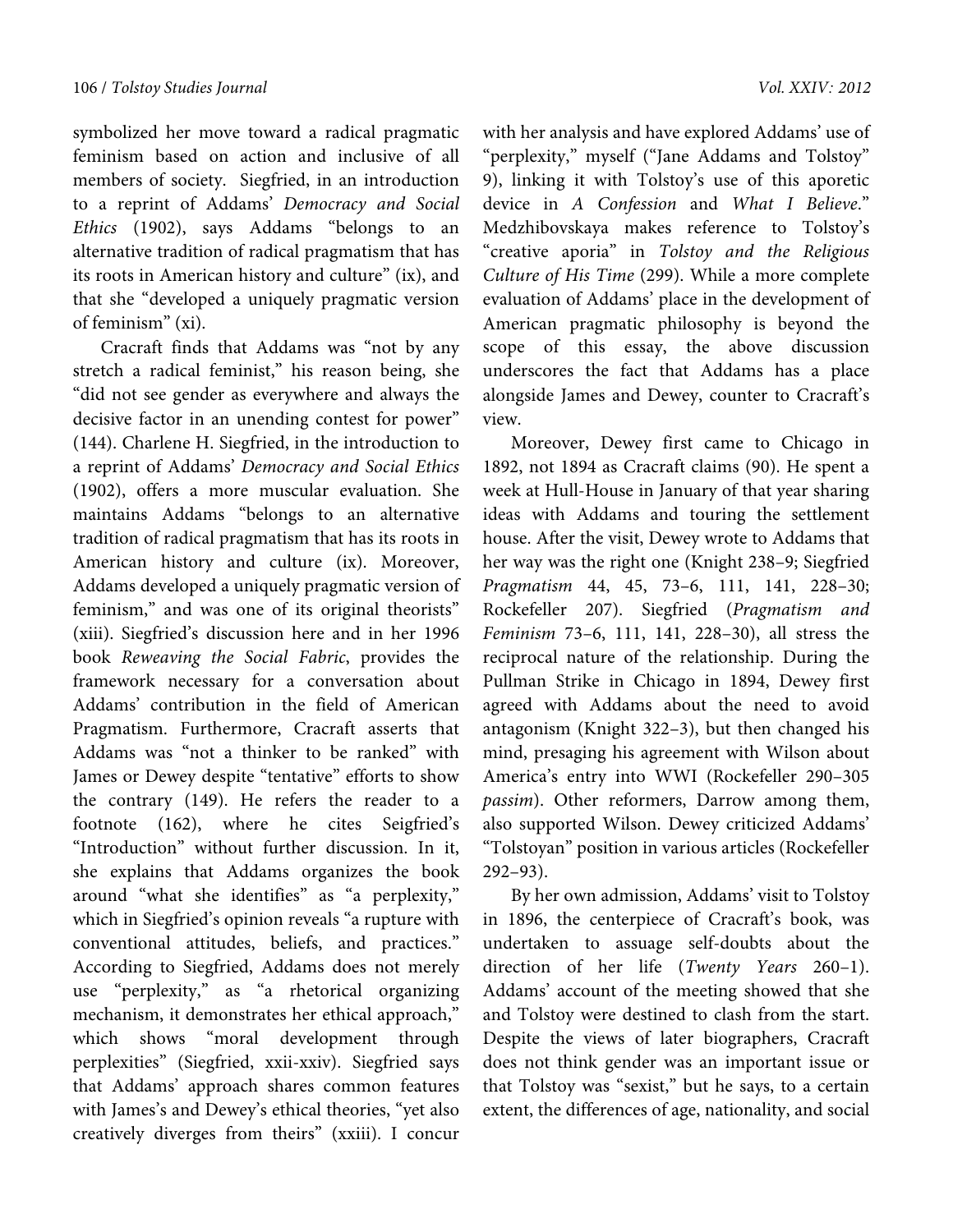status that separated the two impacted their mutual reactions.

Still, at the end of his discussion, Cracraft concludes the meeting was "one of a man and a woman" (34–5). In *Twenty Years*, Addams wrote that Tolstoy started by holding up one of the voluminous sleeves of her travel dress, which he said could make a dress for a young girl. She responded that young working-class American women wore dresses with larger sleeves than the one she had on. This answer, along with her inability, as she recalled, to defend satisfactorily Tolstoy's criticism of her being an absentee landlord, underscored their differences (268).

Addams spoke admiringly of Tolstoy, but criticized his public defense of a young disciple who had been imprisoned for upholding Tolstoy's philosophy; she described the defense—the subject came up during conversation at the dinner table as "disappointing." Addams felt it did not measure up to her own nonresistance philosophy exemplified by Hull-House practice, which she explained, "found antagonism a foolish and unwarrantable expenditure of energy" (272–3). It stands out as an important example of her underlying philosophy and intent. While her conversation with Tolstoy was cordial and respectful, the die was cast as she came to him already exhibiting a pragmatic feminist predisposition. Addams recalled in *Twenty Years*  that her first instinct was to read everything she could find of Tolstoy's works after leaving Yasnaya Polyana, and to try to adhere more closely to his philosophy upon her return to Hull House.

Once home, Addams concluded that she had too many responsibilities at Hull House to "save her soul" by baking bread, the task she had assigned herself (*Twenty Years* 275–7). Her disagreement with Tolstoy was essentially a clash of worldviews. Cracraft, in his comments on *Twenty Years*, rejects the idea that it is anything more than a history of the settlement house (150). This view misses the significance of the book. Siegfried, for

instance, describes *Twenty Years* as an example of how Addams "recasts her earlier self," as seen in her earlier letters and journals, "to bring it in line with her later aspects" ("Cultural Contradictions" 69). Addams mentions Durer and "the sad knights… longing to avert blood" in *Twenty Years*  without once referring to Tolstoy as she had in the 1888 letter (75). Her omission of Tolstoy's name in the section about "Subjective Necessity," where she recalls the nonresistance of the early Christians but again does not mention Tolstoy (123), seems to support Siegfried's thesis. Still, Addams did not forget her earliest reactions to Tolstoy: She reframed them in the chapter "Tolstoyism," in keeping with her status as the founder of Hull House and internationally known reformer.

 On another front, Cracraft's book presents new insight into Aylmer Maude's relationship with Jane Addams. The two corresponded, and he wrote about his reactions to her ideas in his books. Cracraft says Addams' criticism of Tolstoy's absolute nonresistance stance eventually converted Maude more to her way of thinking (62–6). Maude assessed Addams' contribution to society, her nonresistance philosophy aside, in a 1902 review of *Democracy and Social Ethics* in *The Whim* (1902). There he praised her sincerity and effectiveness as a reformer and, at the same time, concluded that she was "not primarily an author." He thought Addams' greatest contribution was in her work at Hull-House (*Microfilm* 11 supp.: 0195).

When reviewing Tolstoy's opinion of America and his knowledge of it, Cracraft says Tolstoy's main source of information about the country was second hand, since he never visited the United State and "never evinced any interest in doing so" (12). While it is true Tolstoy did not visit America, the rest of the statement is open to debate. Second hand is not synonymous with second rate. In 1851, Tolstoy turned to a self-help plan found in Benjamin Franklin's *Autobiography* (Silberman 107–130 *passim*), and he wrote approvingly of the message contained in *Uncle Tom's Cabin* after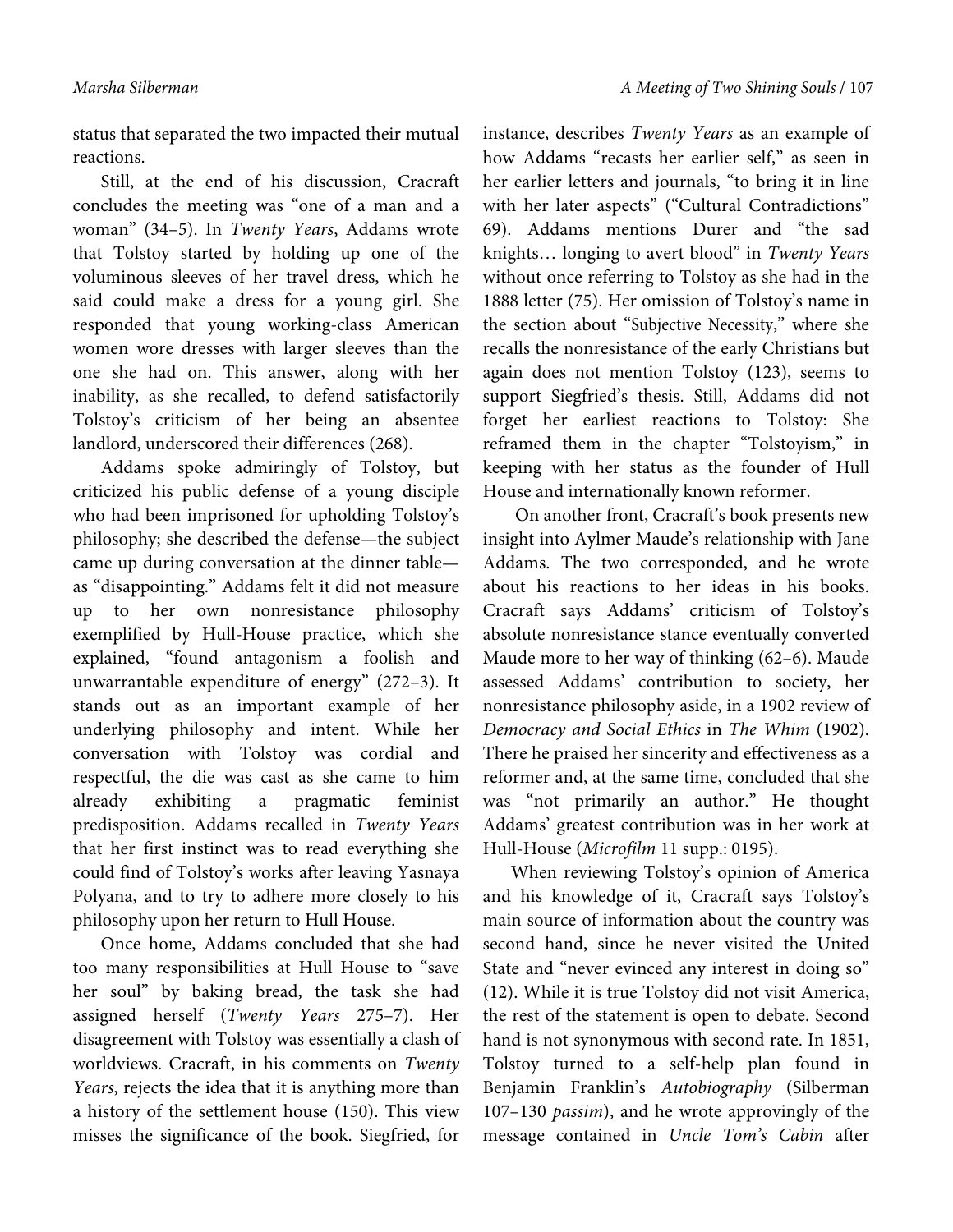reading it in 1854 (Simmons I: 118). In *What is Art?*, published in 1898, Tolstoy listed *Uncle Tom's Cabin* as an example of universal art (Simmons II: 241).

Tolstoy's diary entry for 24 May/5 June, 1857, written during his travels in Switzerland mentioned an American, perhaps someone he met at an inn, and he jotted down, rather briefly, some impressions, apparently gleaned from their conversation. He refers to the Mormons and their founder, Joseph Smith from Utah, and his being lynched, along with a reference to hunting for "buffles" (*sic*), and "cerfs," (*sic*). Then Tolstoy wrote "I want to go" (мне хочется ехать) and ended with a reference to the Abolitionists and Harriet Beecher Stowe (*PSS* 47: 182–3). Moreover, information about Lincoln and the Civil War was available to Tolstoy in articles written by Chernyshevsky in *The Contemporary* in the 1860s (Laserson 212, 249, 259–67). In 1871, Eugene Schuyler, an American consular official at Moscow (Simmons I: 335), who translated "The Cossacks," discussed the teaching of reading in America with Tolstoy and helped him to get American primers for use in his Yasnaya Polyana school (Schuyler 285). Many such examples of Tolstoy's familiarity with the United States exist.

 However, Tolstoy's active involvement with America did not come until in the middle of the 1880s, when he indicated reading Emerson (*PSS* 83: 443–4), Parker (*PSS* 49: 94, 104), and Henry George (*PSS* 52: 211–2). These are representative of his reading from American sources at the time. He had read Channing and Emerson earlier. George's *Progress and Poverty* inspired him to note in his diary about writing "a new Uncle Tom's Cabin" (*PSS* 52: 130–1). And, in 1885, William Frey (1839– 1888), a Russian who returned home from the United States after living on a Russian-American commune for eighteen years, visited Tolstoy and told him about his experiences (Simmons II: 66–7). Tolstoy, in a letter to Chertkov, spoke of the new and strange things Frey told him about American

life, that were totally alien to "our way of life" (*PSS* 85: 260–1); in another, he explained that Frey was redolent "of that fresh, powerful, immense world"(*PSS* 63: 147–153). That same year, Sonia Tolstoy wrote to her sister that, after an argument, Tolstoy asked for a divorce and said he would go to Paris or America (Simmons 2: 88). America was an alternate universe for Tolstoy.

The story of Tolstoy's involvement with America over the next twenty-five years, which Cracraft acknowledges in his book, was rich and varied. In light of this, it is odd that, right at the start, the author chooses an interview Tolstoy gave to *The New York World* on the occasion of the Abraham Lincoln Centenary (1909) to prove he was "too ill-advised about America to offer Americans information about their own country." Cracraft says Tolstoy's comments were "captious and ill-informed, illustrating his ignorance of Lincoln's career," and showing that he "used Lincoln's memory to promote his own philosophical views" (12). Tolstoy's remarks did undoubtedly reflect his philosophy, but they may be misconstrued here. He was not discussing the historical Lincoln. The interview had two levels: one a paean to Lincoln, the other a tale reminiscent of the parables Tolstoy wrote for children. Tolstoy said, "of all the great national heroes and statesmen of history," he gave Caesar, Napoleon, and Washington as examples, "the one real giant was Lincoln." Tolstoy called him "a Christ in miniature…whose name will live thousands of years in the legends of future generations ("Lincoln" 386–7). To underscore his point, Tolstoy told the journalist about a trip he took to the Caucasus, where he found that even people in "wild places," knew about Lincoln. Tolstoy spoke at length about their reaction to Lincoln (387–9). He thought Lincoln was "bigger than his country, bigger than all the Presidents together […] because he loved his enemies as himself [...]" (390). Tolstoy saw him as "a strong type of those who make for truth, and justice, for brotherhood and freedom.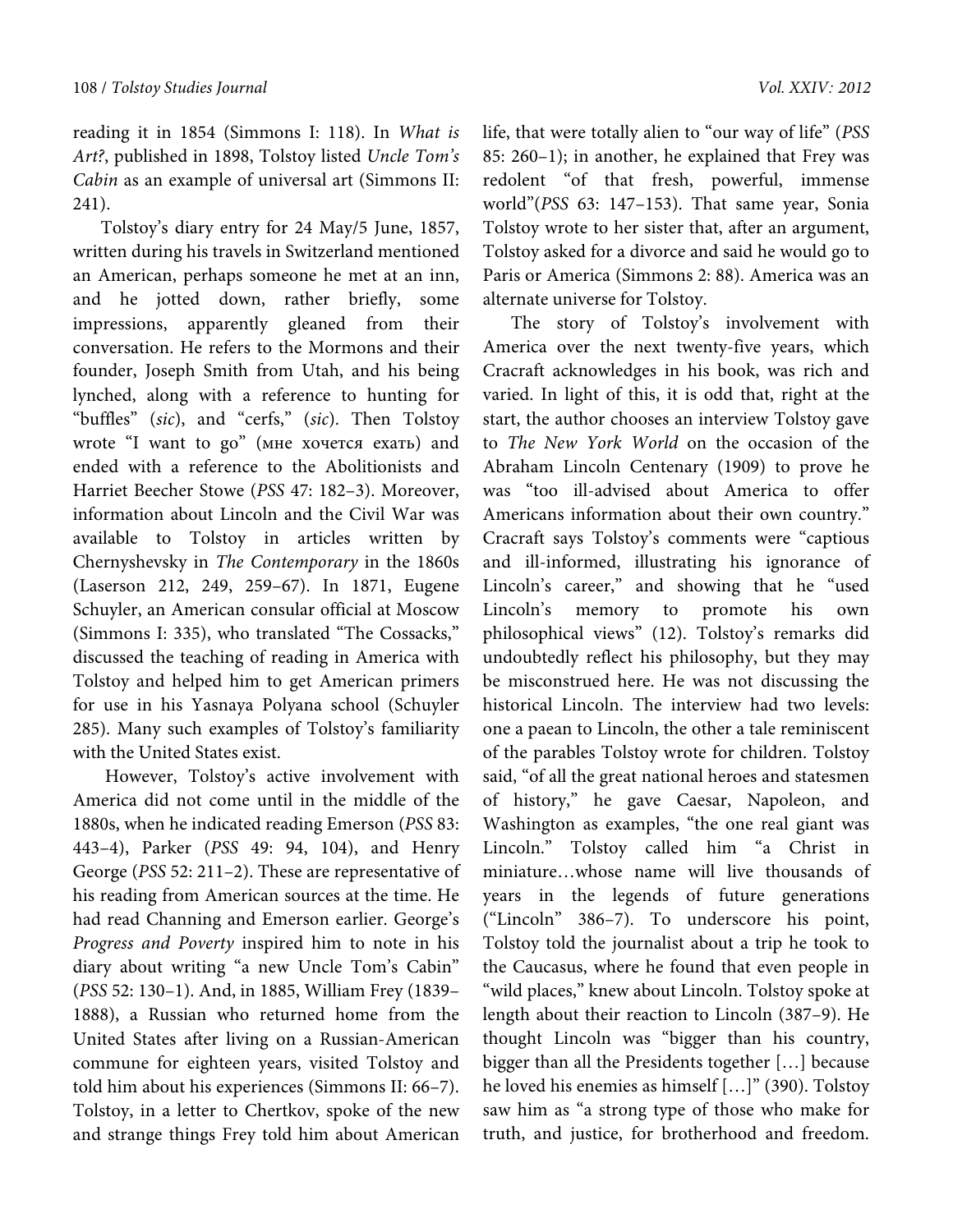Love is the foundation of his life" (391). The American historian Doris Kearns Goodwin used an excerpt from the Tolstoy interview on a frontispiece of *Team of Rivals*. It came after a quote from Walt Whitman's "The Death of Lincoln" (1879), which sounded a similar note. Tolstoy had read Whitman over the years, and seemed to agree with him here.

*Two Shining Souls* will find readers, despite its shortcomings, since it is the first book devoted exclusively to the Addams-Tolstoy relationship, which is a subject worthy of attention.

## **Notes**

1. References to Microfilm are to the *Jane Addams Papers Microfilm*, citing reel and frame number.

## **Works Cited**

Addams, Jane. *Democracy and Social Ethics*. 1902. Urbana and Chicago: U of Illinois P, 2002.

- ---, *Jane Addams Papers Microfilm. Eds. Mary Lynn McCree Bryan. Nancy Slote, and Maree de Angur. Ann Arbor, Michigan, University Microfilms International, 1984–86.*
- *---, Twenty Years at Hull-House with Autobiographical Notes*. *N*ew York: Macmillan, 1911.
- ---, "The Subjective Necessity for Social Settlements," *Jane Addams Reader*. Ed. Jean Bethke Elshtain. New York: Basic Books, 2002. 14–28.
- Denner, Michael. "Tolstoyan Nonaction: The Advantage of Doing Nothing." *Tolstoy Studies Journal* 13 (2001): 8–22.
- Fischer, Marilyn. "Jane Addams." *A Companion to Pragmatism*. Ed. John R. Shook and Joseph Margolis. Malden, Maine: Wiley-Blackwell, 2009. 79–82.
- Goodwin, Doris Kearn. *Team of Rivals: The Political Genius of Abraham Lincoln*. New York: Simon and Schuster, 2005.
- Holtzer, Harold, Ed. *The Lincoln Anthology: Great Writers on His Life and Legacy from 1860 to Now.* New York: The Library of America, 2009.
- Knight, Louise W. *Citizen: Jane Addams and the Struggle for Democracy*. Chicago: U of Chicago P, 2005.
- Laserson, Max M. *The American Impact on Russia, Diplomatic and Ideological, 1784–1917*. New York: Macmillan, 1950.
- Medzhibovskaya, Inessa. *Tolstoy and the Religious Culture of His Time: A Biography of a Long Conversion, 1845–1887*. Lexington Books: Boulder, 2008.
- Rockefeller, Steven C. *John Dewey, Religious Faith and Democratic Humanism*. New York: Columbia UP, 1991.
- Schuyler, Eugene. *Selected Essays, with a Memoir, by Evelyn S. Schaeffer*. New York: Scribner's, 1901.
- Seigfried, Charlene Haddock. Introduction. *Democracy and Social Ethics.* By Jane Addams. 1902. Urbana and Chicago: U of Illinois P, 2002. ix-xxxviii.
- ---, *Pragmatism and Feminism: Reweaving the Social Fabric*. Chicago: Chicago UP, 1996.
- ---, "Cultural Contradictions: Jane Addams's Struggles with the Life of Art and the Art of Life." *Feminist Interpretations of Jane Addams*. Ed. Maurice Hamington. University Park, PA: Pennsylvania State UP, 2010. 55–80.
- Silberman, Marsha. A refereed paper entitled "Jane Addams and Leo Tolstoy—How Addams transformed Tolstoy's Nonresistance doctrine into a Pragmatic Strategy for Implementing a Democratic Society: 1881—1910." Philosophy Colloquium, "Feminist Pragmatism in Place," held at Dayton University, Ohio, October 19–20, 2012.
- ---, "Tolstoy and America: A Study in Reciprocal Influence." Diss. City U of New York, 1979.